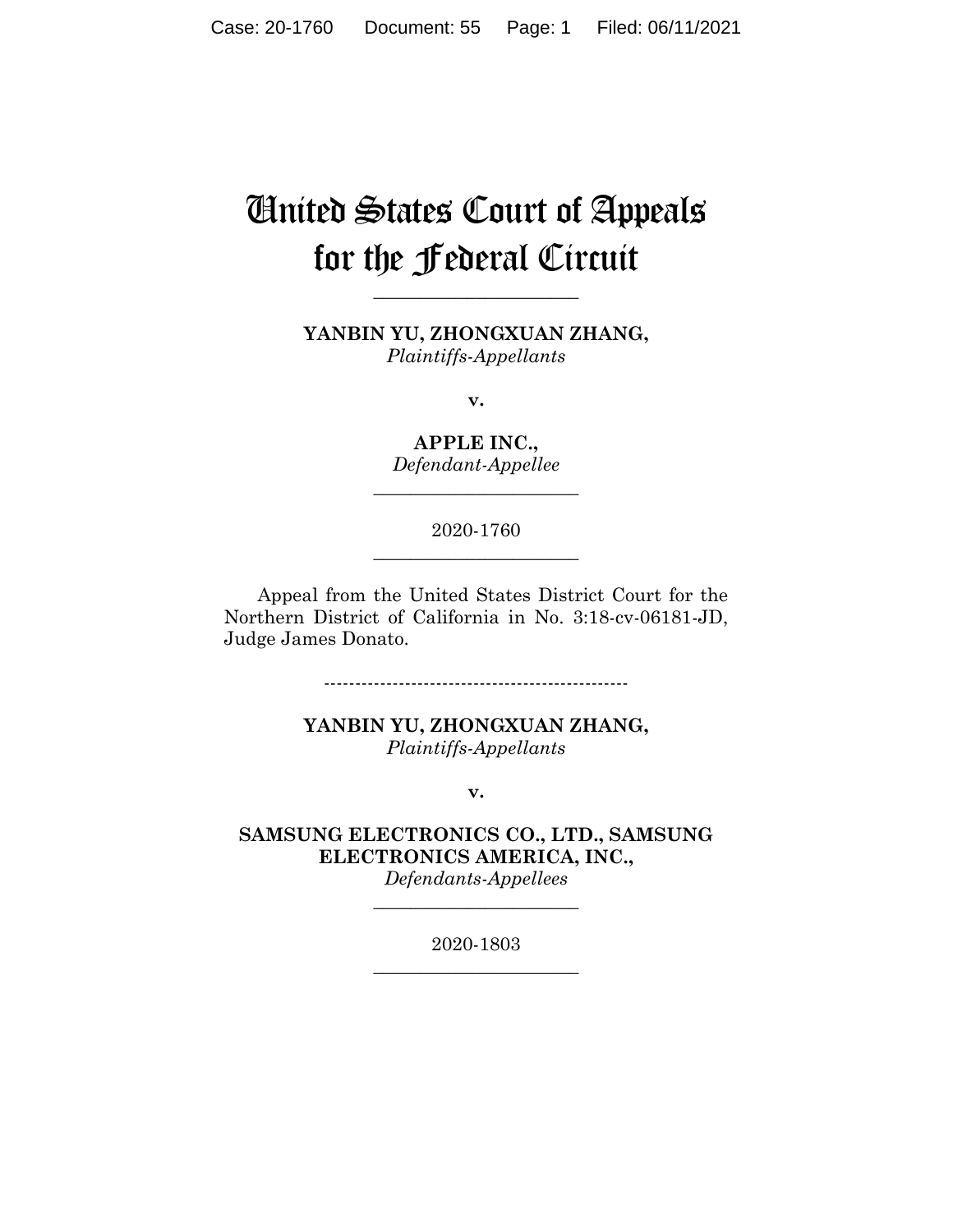Appeal from the United States District Court for the Northern District of California in No. 3:18-cv-06339-JD, Judge James Donato.

 $\overline{\phantom{a}}$  , where  $\overline{\phantom{a}}$  , where  $\overline{\phantom{a}}$  , where  $\overline{\phantom{a}}$ 

Decided: June 11, 2021  $\overline{\phantom{a}}$  , where  $\overline{\phantom{a}}$  , where  $\overline{\phantom{a}}$  , where  $\overline{\phantom{a}}$ 

ROBERT G. LITTS, Dan Johnson Law Group, LLP, Burlingame, CA, argued for plaintiffs-appellants. Also represented by DANIEL JOHNSON, JR.

 HEIDI LYN KEEFE, Cooley LLP, Palo Alto, CA, argued for all defendants-appellees. Defendant-appellee Apple Inc. also represented by DEEPA KANNAPPAN, LOWELL D. MEAD, PRIYA B. VISWANATH; PHILLIP EDWARD MORTON, Washington, DC.

 DOUGLAS HALLWARD-DRIEMEIER, Ropes & Gray LLP, Washington, DC, for defendants-appellees Samsung Electronics Co., Ltd., Samsung Electronics America, Inc. Also represented by JAMES RICHARD BATCHELDER, DAVID S. CHUN, East Palo Alto, CA; STEVEN PEPE, New York, NY; SCOTT S. TAYLOR, Boston, MA.

Before NEWMAN, PROST[\\*,](#page-1-0) and TARANTO, *Circuit Judges*.

 $\mathcal{L}_\text{max}$  and  $\mathcal{L}_\text{max}$  and  $\mathcal{L}_\text{max}$  and  $\mathcal{L}_\text{max}$ 

Opinion for the court filed by *Circuit Judge* PROST.

Dissenting opinion filed by *Circuit Judge* NEWMAN.

PROST, *Circuit Judge*.

Yanbin Yu and Zhongxuan Zhang (collectively, "Yu") sued Apple and Samsung (collectively, "Defendants"),

<span id="page-1-0"></span>Circuit Judge Sharon Prost vacated the position of Chief Judge on May 21, 2021.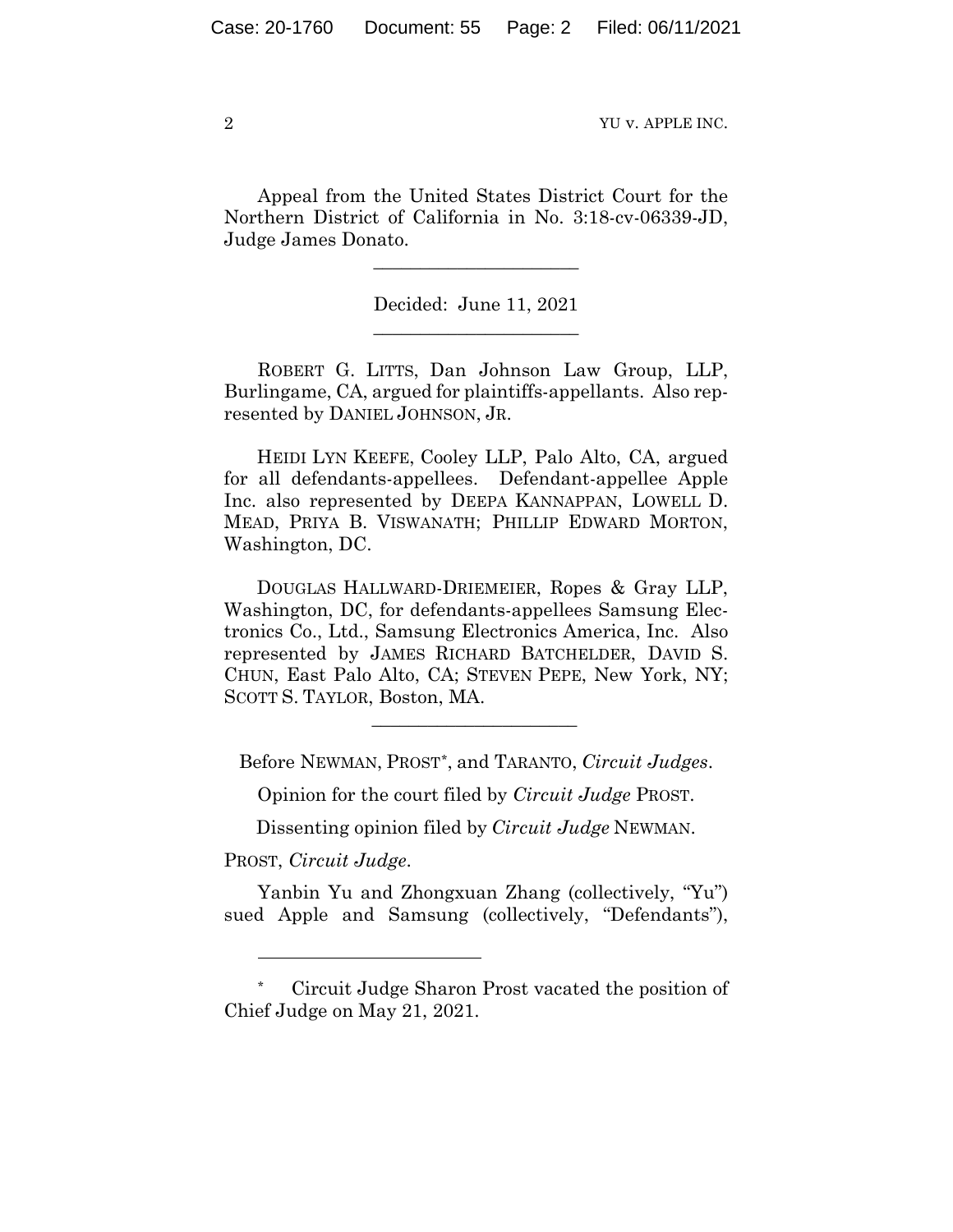YU V. APPLE INC.  $\frac{3}{3}$ 

alleging that Defendants infringed claims 1, 2, and 4 of U.S. Patent No. 6,611,289 ("the '289 patent"). The district court granted Defendants' motion to dismiss on the basis that the asserted claims were invalid under 35 U.S.C. § 101. Yu appeals. Because the district court did not err, we affirm.

## **BACKGROUND**

The '289 patent is titled "Digital Cameras Using Multiple Sensors with Multiple Lenses." Claim 1 is repre-sentative<sup>[1](#page-2-0)</sup> and recites:

1. An improved digital camera comprising:

a first and a second image sensor closely positioned with respect to a common plane, said second image sensor sensitive to a full region of visible color spectrum;

two lenses, each being mounted in front of one of said two image sensors;

said first image sensor producing a first image and said second image sensor producing a second image;

an analog-to-digital converting circuitry coupled to said first and said second image sensor and digitizing said first and said second intensity images to produce correspondingly a first digital image and a second digital image;

<span id="page-2-0"></span>The district court treated claim 1 as representative for purposes of its eligibility analysis. Neither party disputes that treatment on appeal, and Yu does not separately argue the eligibility of dependent claims 2 or 4. We therefore treat claim 1 as representative for purposes of our eligibility analysis. *See Elec. Power Grp., LLC v. Alstom S.A.*, 830 F.3d 1350, 1352 (Fed. Cir. 2016).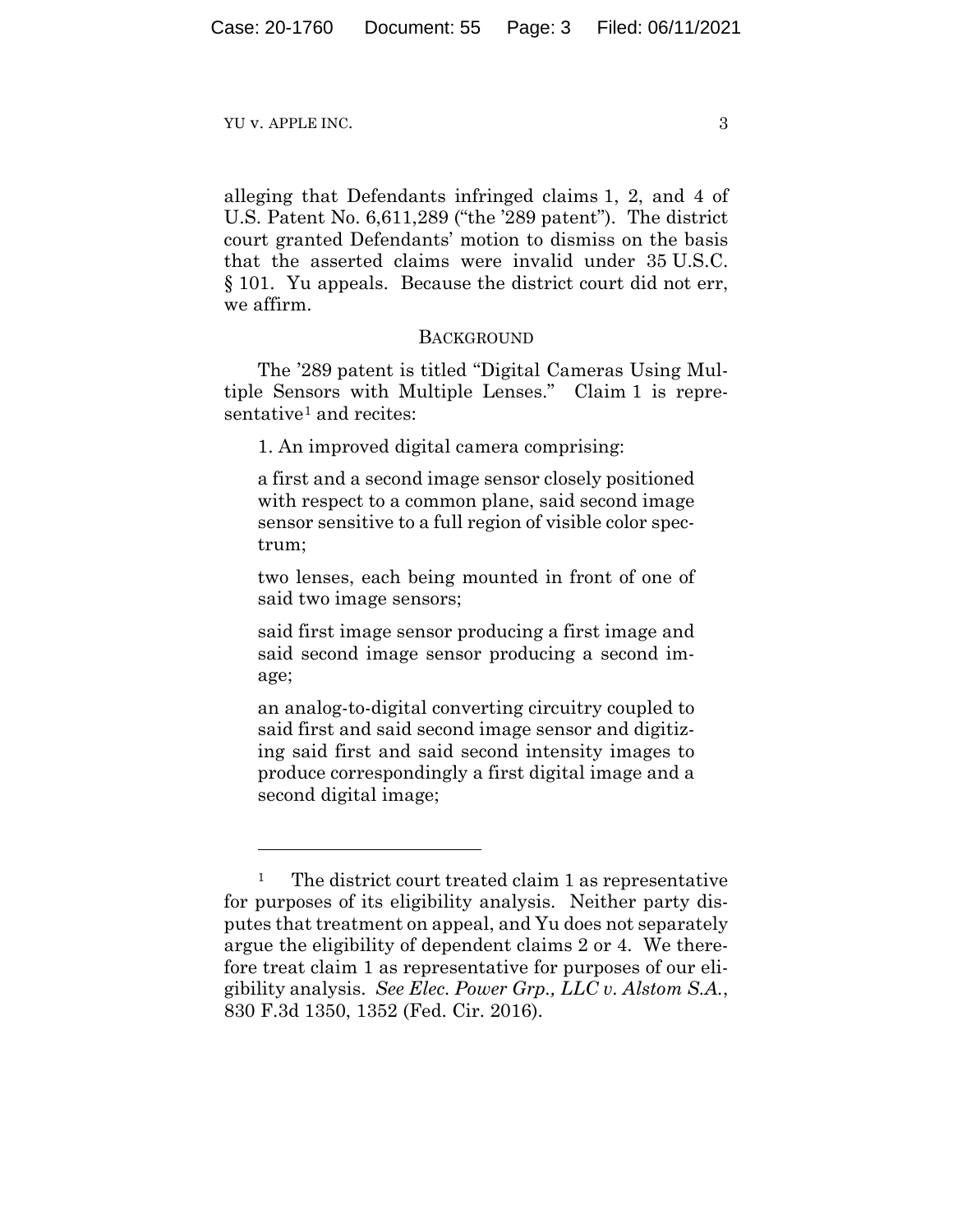an image memory, coupled to said analog-to-digital converting circuitry, for storing said first digital image and said second digital image; and

a digital image processor, coupled to said image memory and receiving said first digital image and said second digital image, producing a resultant digital image from said first digital image enhanced with said second digital image.

Defendants filed a Rule 12(b)(6) motion to dismiss, which the district court granted with prejudice after concluding that each asserted claim was patent ineligible under § 101. The district court held that the asserted claims were directed to "the abstract idea of taking two pictures and using those pictures to enhance each other in some way." *Yu v. Apple Inc.*, Nos. 18-cv-6181, 18-cv-6339, 2020 WL 1429773, at \*3 (N.D. Cal. Mar. 24, 2020) ("*District Court Opinion*"). The court explained that "photographers ha[ve] been using multiple pictures to enhance each other for over a century." *Id.* at \*4. The district court further concluded that the asserted claims lack an inventive concept, noting "the complete absence of any facts showing that the[] [claimed] elements were not well-known, routine, and conventional." *Id.* at \*6.

The district court entered judgment. Yu timely appealed. We have jurisdiction under 28 U.S.C. § 1295(a)(1).

### **DISCUSSION**

We review a district court's grant of a Rule 12(b)(6) motion under the law of the regional circuit. *Simio, LLC v. FlexSim Software Prods., Inc.*, 983 F.3d 1353, 1358 (Fed. Cir. 2020). Under Ninth Circuit law, we review such dismissals de novo, construing all allegations of material fact in the light most favorable to the nonmoving party. *Yagman v. Garcetti*, 852 F.3d 859, 863 (9th Cir. 2017). And we review de novo a district court's determination of patent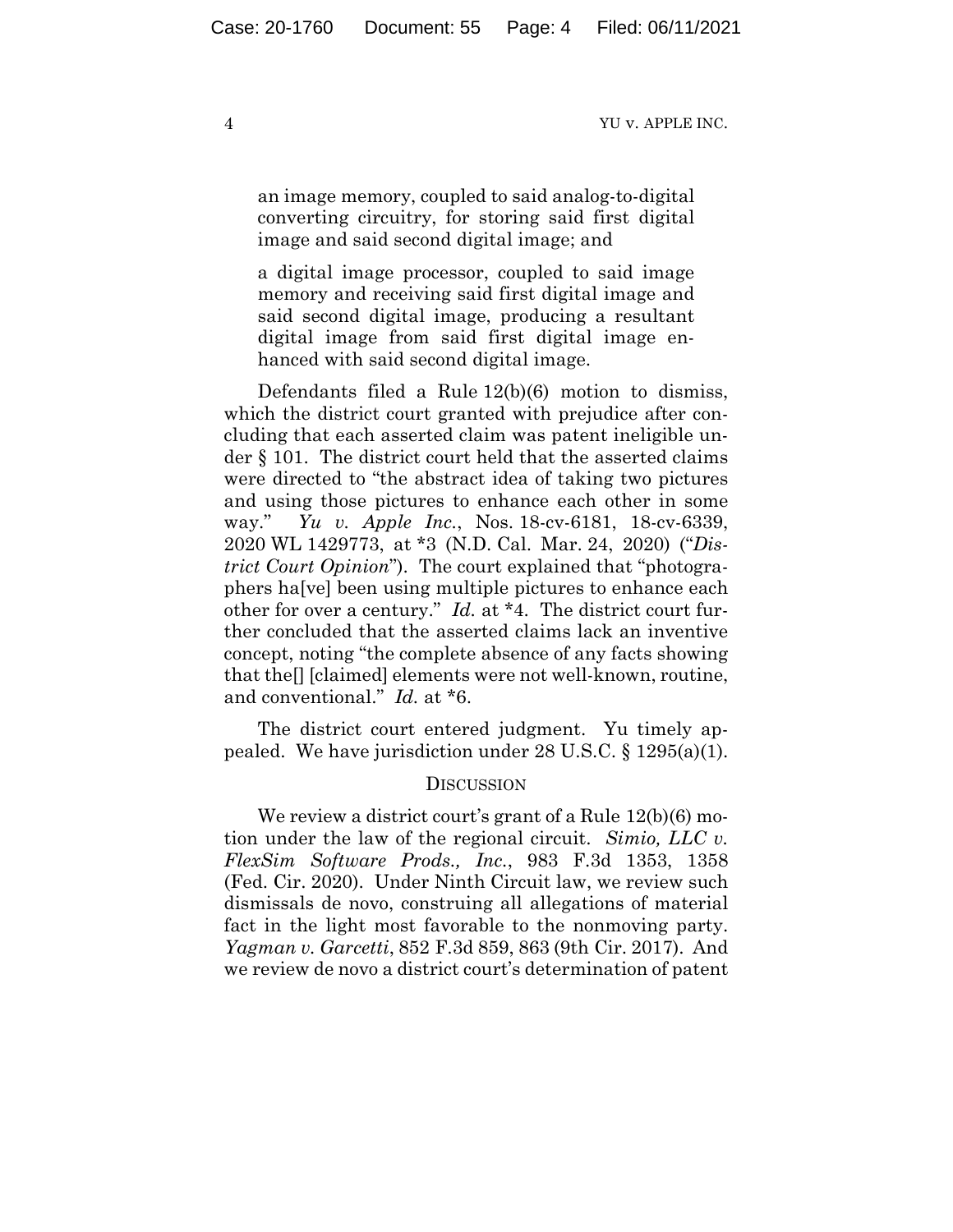ineligibility under § 101. *Visual Memory LLC v. NVIDIA Corp.*, 867 F.3d 1253, 1257 (Fed. Cir. 2017).

In analyzing whether claims are patent eligible under § 101, we employ the two-step *Mayo*/*Alice* framework. *Alice Corp. v. CLS Bank Int'l*, 573 U.S. 208, 217 (2014); *Mayo Collaborative Servs. v. Prometheus Labs., Inc.*, 566 U.S. 66, 70–73 (2012). First, we determine whether a patent claim is directed to an unpatentable law of nature, natural phenomenon, or abstract idea. *Alice*, 573 U.S. at 217. If so, we then determine whether the claim nonetheless includes an "inventive concept" sufficient to "'transform the nature of the claim' into a patent-eligible application." *Id.* (quoting *Mayo*, 566 U.S. at 72, 78).

I

We begin our analysis with step one. We agree with the district court that claim 1 is directed to the abstract idea of taking two pictures (which may be at different exposures) and using one picture to enhance the other in some way. *See District Court Opinion*, 2020 WL 1429773, at \*3, \*6.

"We have approached the Step 1 directed to inquiry by asking what the patent asserts to be the focus of the claimed advance over the prior art. In conducting that inquiry, we must focus on the language of the [a]sserted [c]laims themselves, considered in light of the specification." *TecSec, Inc. v. Adobe Inc.*, 978 F.3d 1278, 1292 (Fed. Cir. 2020) (cleaned up). Given the claim language and the specification, we conclude that claim 1 is "directed to a result or effect that itself is the abstract idea and merely invoke[s] generic processes and machinery" rather than "a specific means or method that improves the relevant technology." *Smart Sys. Innovations, LLC v. Chi. Transit Authority*, 873 F.3d 1364, 1371 (Fed. Cir. 2017).

At the outset, we note that claim 1 results in "producing a resultant digital image from said first digital image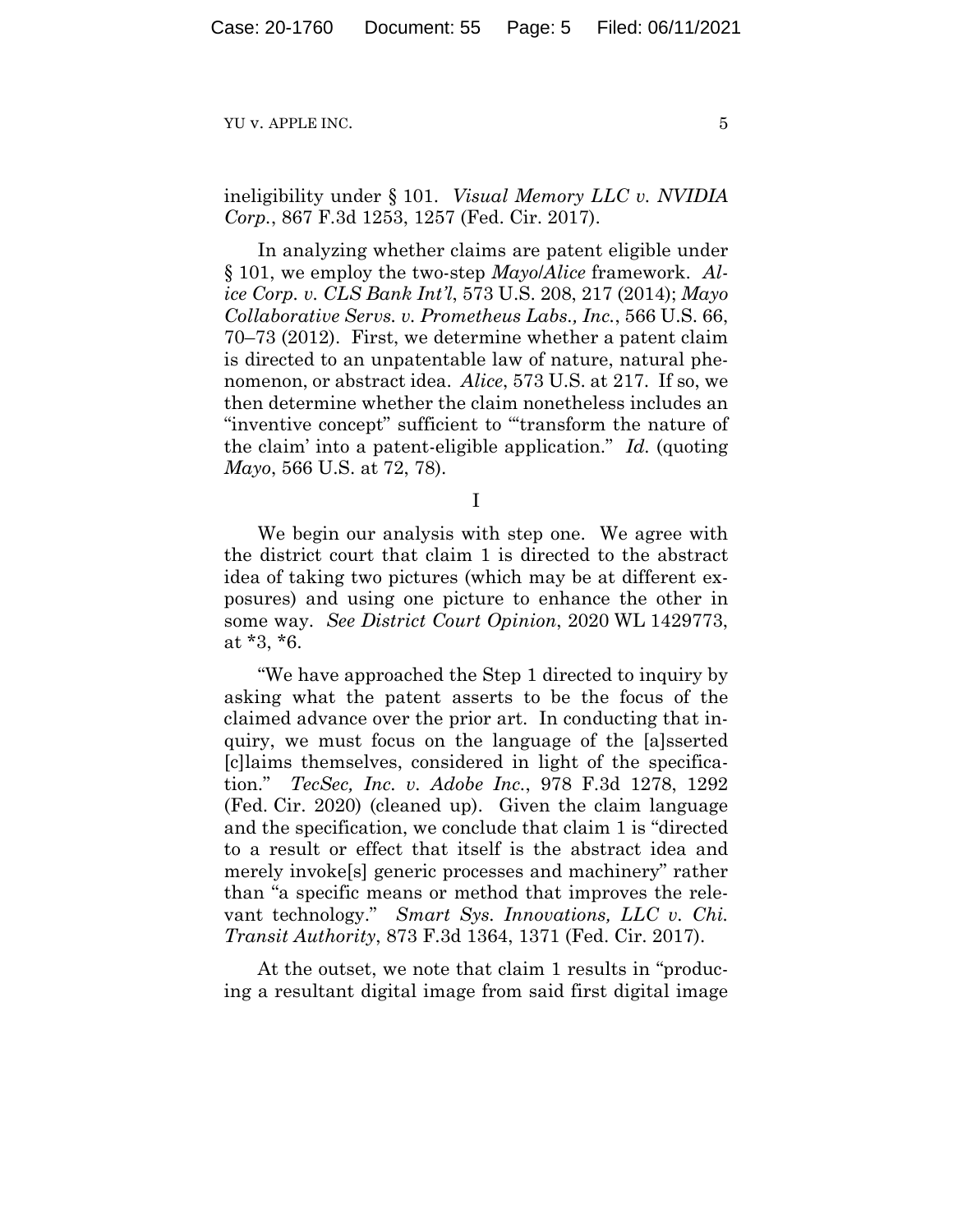enhanced with said second digital image." Yu does not dispute that, as the district court observed, the idea and practice of using multiple pictures to enhance each other has been known by photographers for over a century. *See District Court Opinion*, 2020 WL 1429773, at \*4. Rather, Yu contends that claim 1 is directed to a patent-eligible application of this idea as opposed to just the idea itself.

The claim's remaining limitations undercut Yu's contention. Only conventional camera components are recited to effectuate the resulting "enhanced" image—two image sensors, two lenses, an analog-to-digital converting circuitry, an image memory, and a digital image processor. Indeed, it is undisputed that these components were wellknown and conventional. *See, e.g.*, Reply Br. 12 ("It is true that the individual digital camera components recited in the claims are themselves generic and conventional." (emphasis omitted)). And, as claimed, these conventional components perform only their basic functions (e.g., "said first image sensor producing a first image," "said second image sensor producing a second image," "an analog-to-digital converting circuitry [for] digitizing . . . images," "an image memory . . . for storing said first digital image and said second digital image") and are set forth at a high degree of generality. This is consistent with the specification's identification of the "great need for a *generic* solution that makes digital cameras capable of producing high resolution images without [high] cost." '289 patent col. 2 ll. 3–6 (emphasis added). What is claimed is simply a generic environment in which to carry out the abstract idea. *See In re TLI Commc'ns LLC Pat. Litig.*, 823 F.3d 607, 611 (Fed Cir. 2016) ("[T]he recited physical components merely provide a generic environment in which to carry out the abstract idea of classifying and storing digital images in an organized manner.").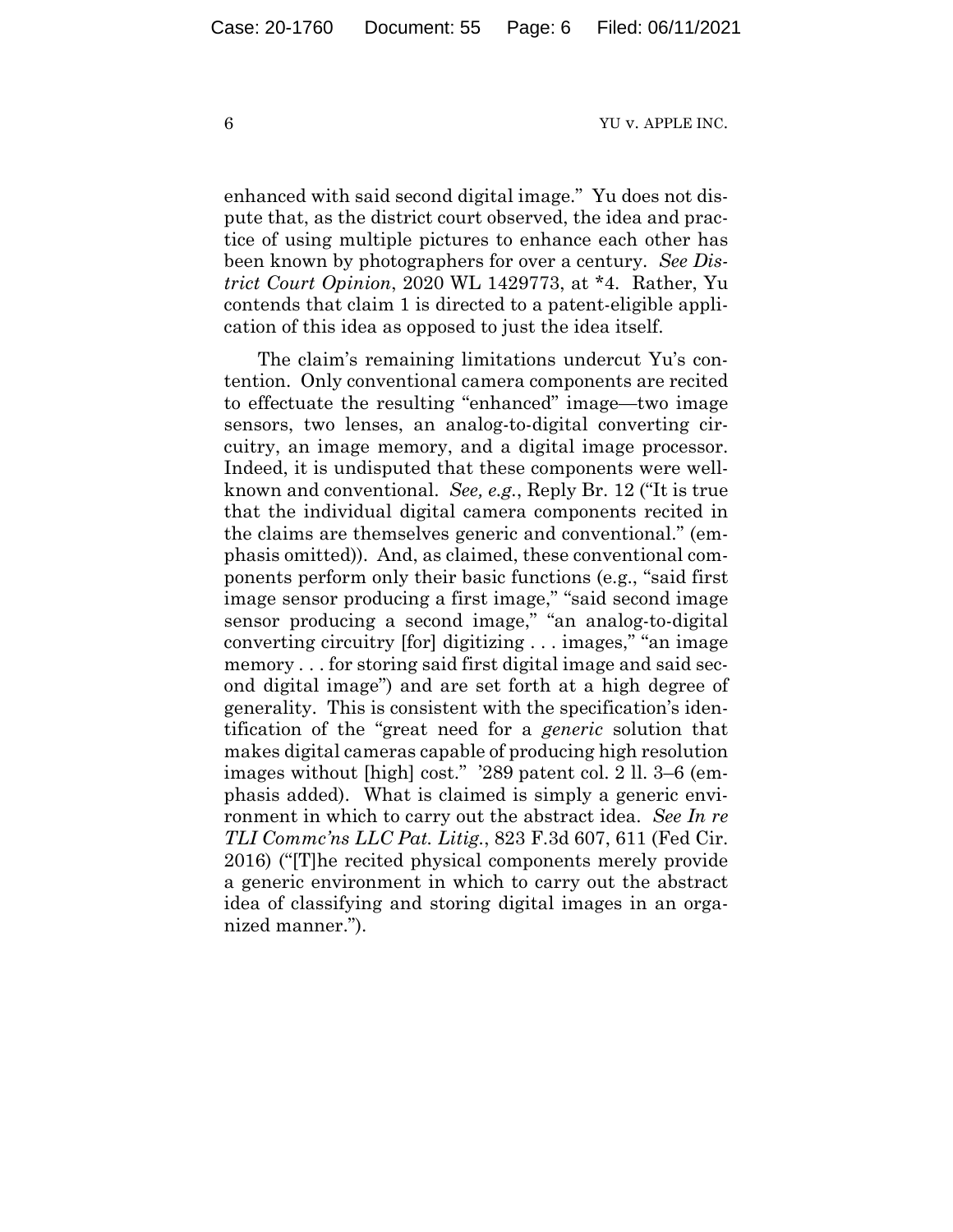Yu's contrary arguments are unpersuasive.[2](#page-6-0) For example, Yu argues that the asserted claims "are directed to a patent-eligible improvement in digital camera functionality" by "providing a specific solution" to problems such as "low resolution caused by low pixel counts" and "inability to show vivid colors caused by limited pixel depth." Appellant's Br. 36–38; *see also id.* at 56. But claim 1's solution to those problems is the abstract idea itself—to take one image and "enhance" it with another. *See* '289 patent col. 10 ll. 54–58 ("[A] digital image processor . . . produc[es] a resultant digital image from said first digital image enhanced with said second digital image.").

Yu further points to portions of the specification to support the contention that the asserted advance in the claims is the particular configuration of lenses and image sensors. But "[e]ven a specification full of technical details about a physical invention may nonetheless conclude with claims that claim nothing more than the broad law or abstract idea underlying the claims." *ChargePoint, Inc. v. Sema-Connect, Inc.*, 920 F.3d 759, 769 (Fed. Cir. 2019). Such is the case here.

Each time the specification of the '289 patent suggests that a particular configuration is the asserted advance over the prior art, it does so in a four-lens, four-image-sensor configuration in which three of the sensors are color-specific while the fourth is a black-and-white sensor. *See* '289 patent col. 9 ll. 23–27 ("One of the key features of the

<span id="page-6-0"></span><sup>2</sup> We note that Yu's claimed invention is couched as an improved machine (an "improved digital camera"). But whether a device is "a tangible system (in § 101 terms, a 'machine')" is not dispositive. *See Alice*, 573 U.S. at 224; *In re TLI Commc'ns*, 823 F.3d at 611 ("[N]ot every claim that recites concrete, tangible components escapes the reach of the abstract-idea inquiry."). As discussed herein, the focus of claim 1 is the abstract idea.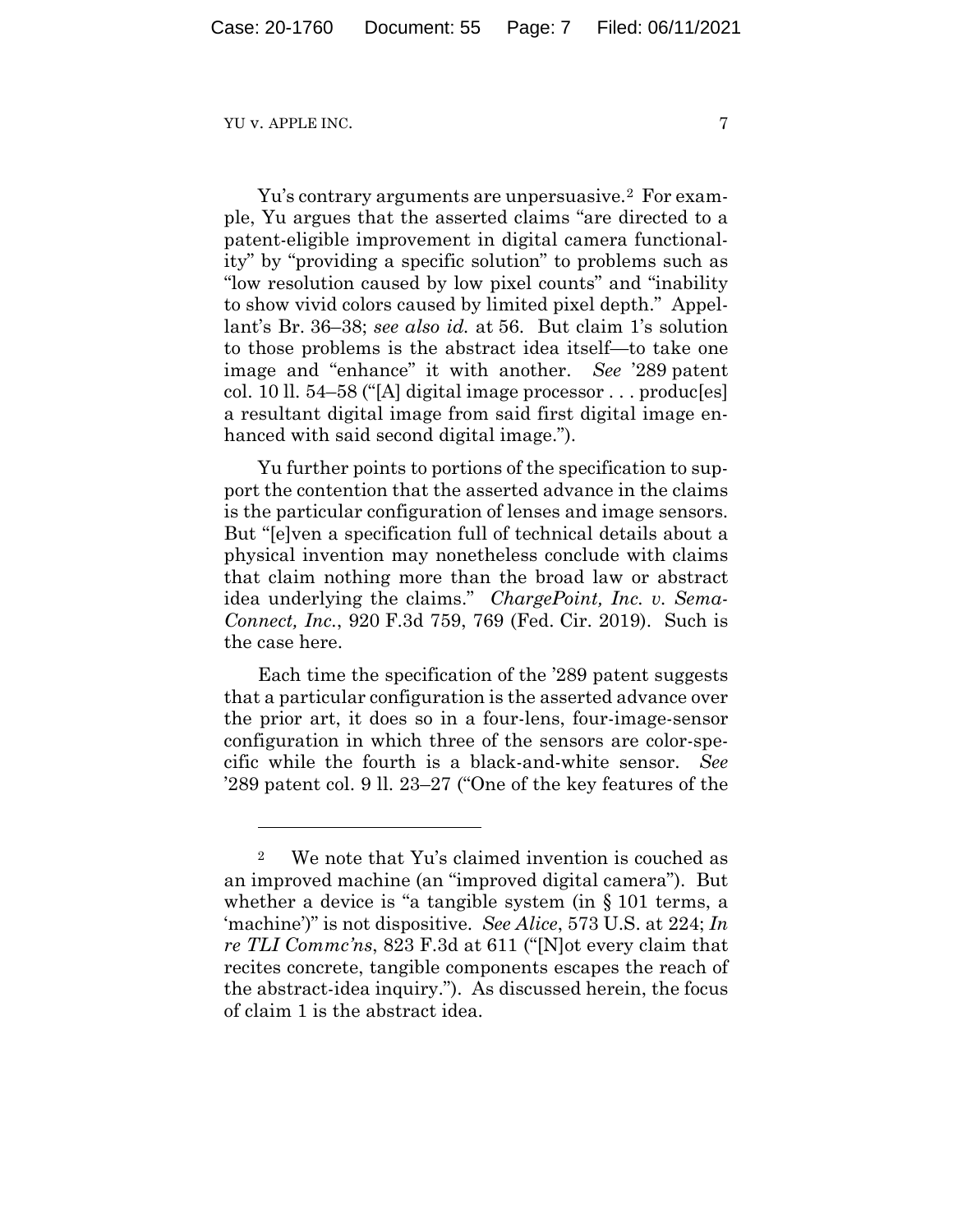present multiple sensors is to use the intensity image from B/W sensor 308 to expand the dynamic ranges of images from sensors 302, 304 and 306 so as to increase overall dynamic range of the resultant color images."); *see also id.*  at col. 10 ll. 17–25 ("What sets the present invention fundamentally apart from existing technologies is the use of the black-and-white intensity image from the image sensor with a full transparent filter or no filter at all. The B/W image sensor can capture full information including details that may be missed by those color image sensors."). Indeed, the portion of the specification describing the "many obvious benefits and advantages" of the "unique configuration" hinges on that particular four-lens, four-image-sensor configuration in which three of the sensors are color-specific while the fourth is a black-and-white sensor. *Id.* at col. 2 ll. 52–57 ("Second each of the image sensors is only responsible for one color; thereby the expensive process of coating a mosaic of selectively transmissive filters superimposed in pixel-based registration on one image sensor is eliminated and subsequently no micro-lenses process is needed."). Yet representative claim 1 requires only a two-lens, two-imagesensor configuration in which none of the image sensors must be color.<sup>[3](#page-7-0)</sup> In these circumstances, the mismatch between the specification statements that Yu points to and the breadth of claim 1 underscores that the focus of the claimed advance is the abstract idea and not the particular configuration discussed in the specification that allegedly departs from the prior art.

<span id="page-7-0"></span><sup>3</sup> In the '289 patent, a sensor "sensitive to a full region of visible color spectrum" is a black-and-white sensor. '289 patent claim 1; *see id.* at col. 2 ll. 39–49, col. 5 ll. 28–39, col. 10 ll. 17–23; Oral Arg. at 2:54–3:20, 19:05–46, No. 20-1760, http://oralarguments.cafc.uscourts.gov/default.aspx?fl=20-1760\_03032021.mp3.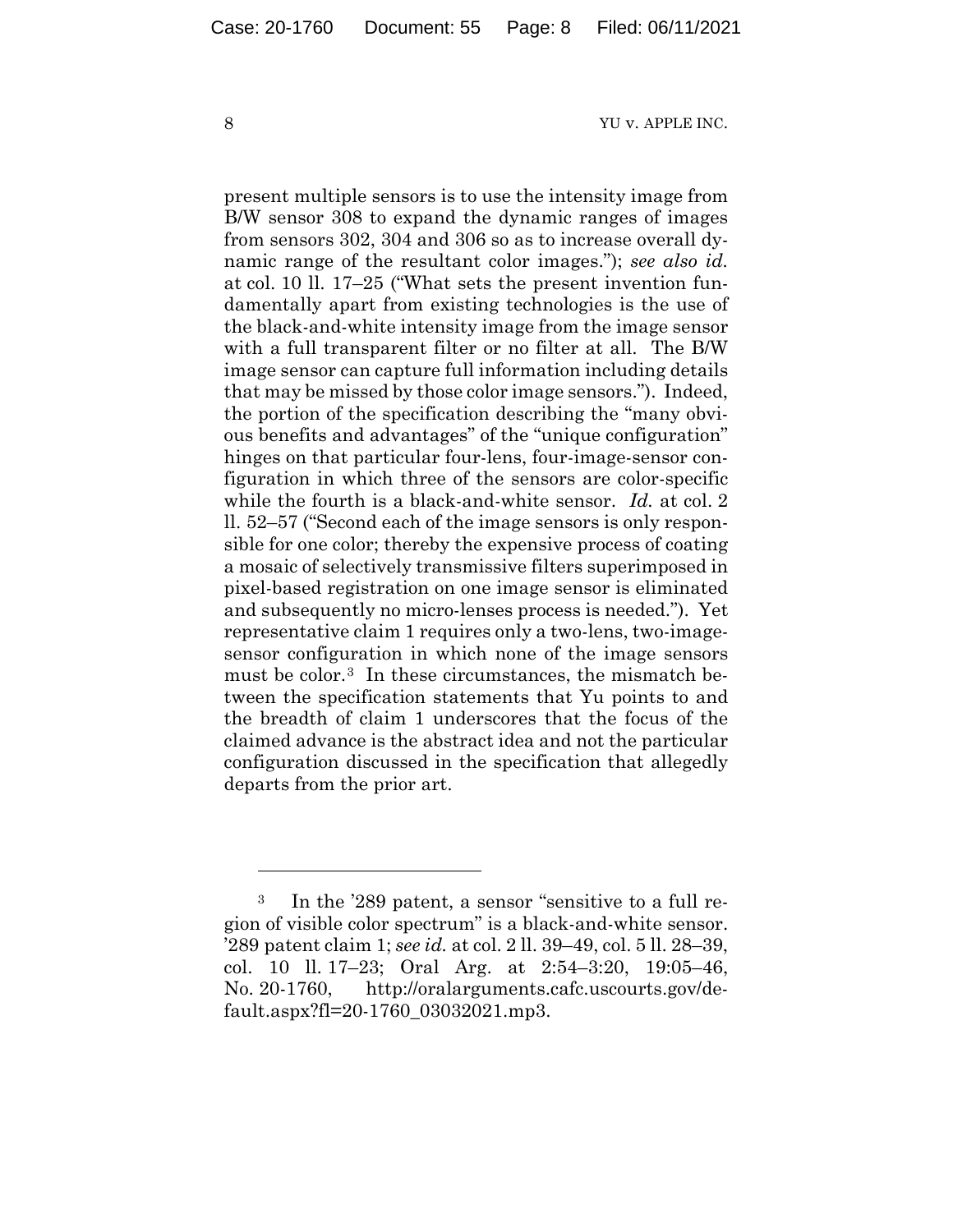Accordingly, at step one, we agree with the district court that claim 1 of the '289 patent is directed to an abstract idea.

## II

Turning to step two, we conclude that claim 1 does not include an inventive concept sufficient to transform the claimed abstract idea into a patent-eligible invention. Because claim 1 is recited at a high level of generality and merely invokes well-understood, routine, conventional components to apply the abstract idea identified above, *see, e.g.*, '289 patent claim 1; *id.* at col. 2 ll. 3–5; J.A. 117–20, claim 1 fails at step two, *see, e.g.*, *Alice*, 573 U.S. at 225–26; *Mayo*, 566 U.S. at 73; *see also, e.g.*, *In re TLI Commc'ns*, 823 F.3d at 615 (concluding patent claims ineligible at step two in part because "the recited physical components behave exactly as expected according to their ordinary use").

Yu's contrary arguments again fail. For example, Yu argues that "[t]he unconventional nature of the digital camera architecture is demonstrated by the prosecution history of the '289 Patent" because the asserted claims "were allowed . . . over multiple prior art references." Appellant's Br. 56. But even if claim 1 recites novel subject matter, that fact is insufficient by itself to confer eligibility. *See SAP Am., Inc. v. InvestPic, LLC*, 898 F.3d 1161, 1163 (Fed. Cir. 2018); *Two-Way Media Ltd. v. Comcast Cable Commc'ns, LLC*, 874 F.3d 1329, 1340 (Fed. Cir. 2017) ("Eligibility and novelty are separate inquiries.").

Yu further argues that the claimed "hardware configuration is vital to performing the claimed image enhancement" and that, "[t]herefore, the claimed combination of limitations . . . is unconventional." Appellant's Br. 59. But the conclusion does not follow from the premise. Conventional computer equipment can be "vital" to an advance that is still abstract, but not suffice to avoid ineligibility at *Alice* step two. *See*, *e.g.*, *SAP*, 898 F.3d at 1168–70 (ineligibility holding where abstract, mathematical data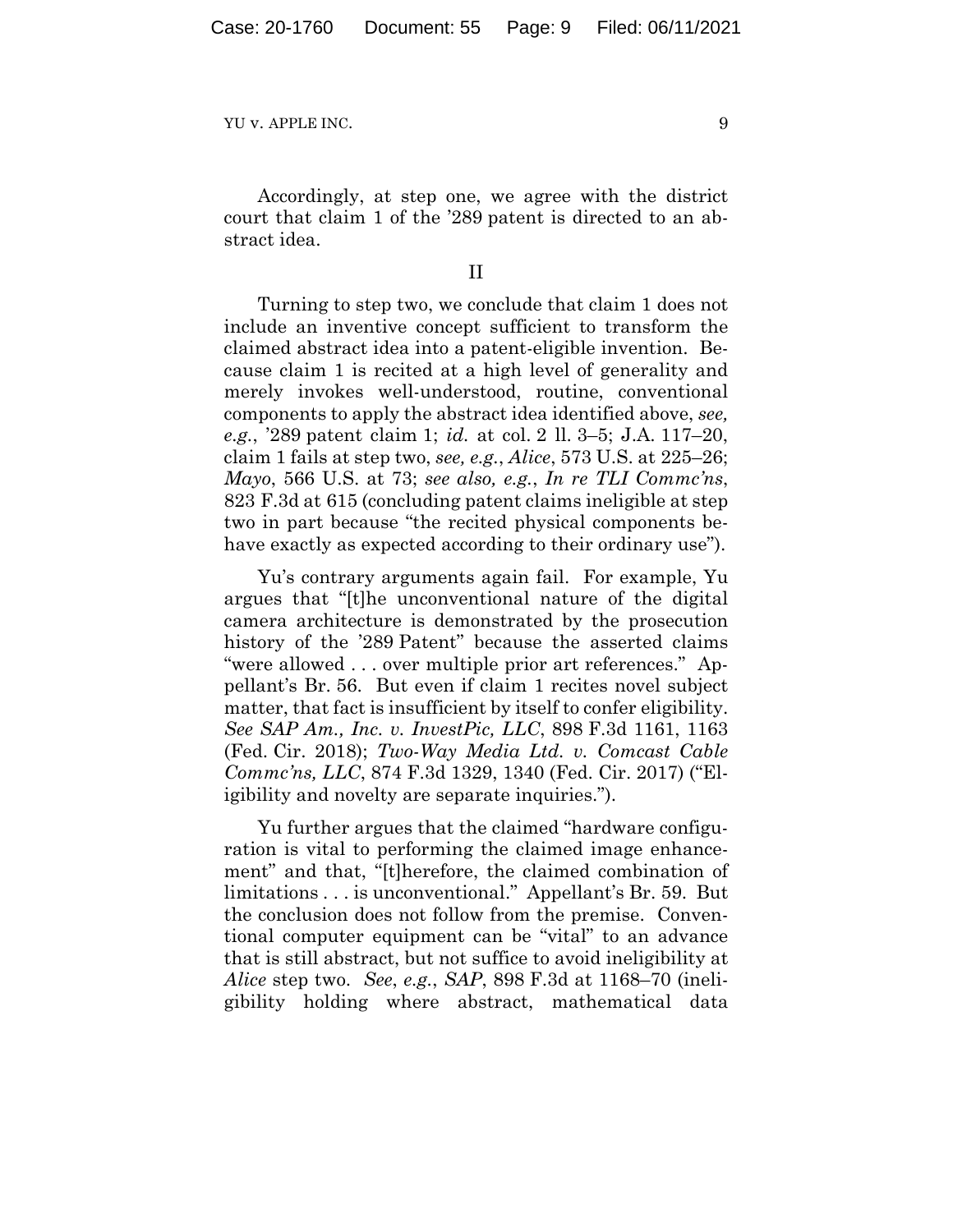manipulation had to be implemented on computers, but only conventional computer equipment was required). Here, the *claimed* hardware configuration itself is not an advance and does not itself produce the asserted advance of enhancement of one image by another, which, as explained, is an abstract idea. The claimed configuration does not add sufficient substance to the underlying abstract idea of enhancement—the generic hardware limitations of claim 1 merely serve as "a conduit for the abstract idea." *In re TLI Commc'ns*, 823 F.3d at 612. In other words, "[t]he main problem that [Yu] cannot overcome is that the *claim*—as opposed to something purportedly described in the specification—is missing an inventive concept." *Two-Way Media*, 874 F.3d at 1338.

In sum, we see no inventive concept in claim 1 that would confer patent eligibility at step two.

III

Yu also argues that the district court erred at the pleadings stage in making certain adverse findings of fact and failing to accept certain allegations in the complaint. According to Yu, the district court (1) should not have considered the undisputed fact that the practice of using multiple pictures to enhance each other was well-known for over a century; (2) should not have ruled on the "highly complex" technology at issue without first hearing expert testimony; and (3) improperly disregarded Yu's allegations of patent eligibility.

Yu's arguments are misplaced. First, the district court's recognition at the pleadings stage in the context of § 101 of the century-old practice of using multiple pictures to enhance each other concerns a pertinent "fundamental ... concept<sup>[]</sup> and technological development<sup>[]</sup> [and thus] is well supported by our precedents." *Affinity Labs of Tex., LLC v. Amazon.com Inc.*, 838 F.3d 1266, 1270 (Fed. Cir. 2016). Second, patent eligibility can be determined at the Rule 12(b)(6) stage without the aid of expert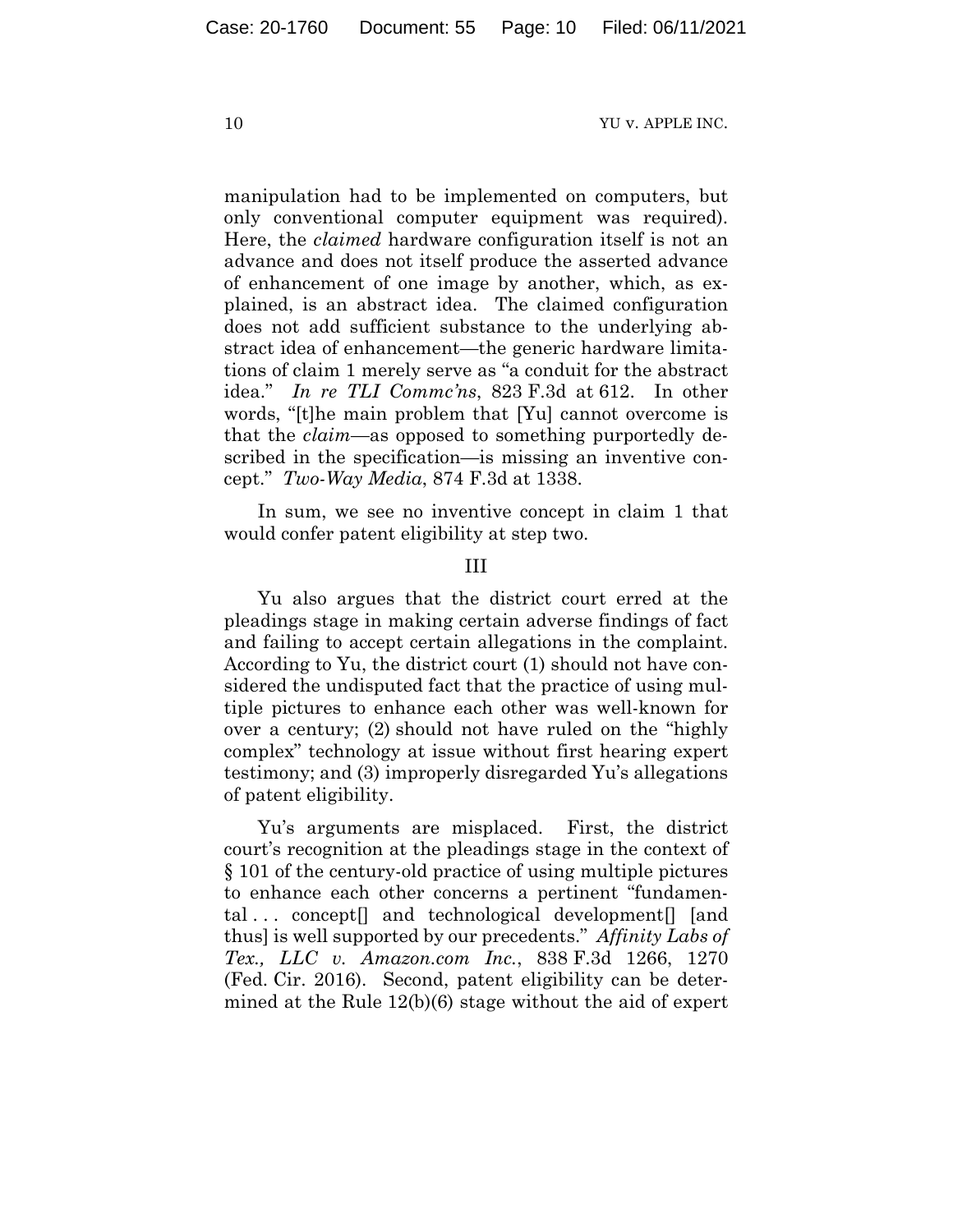testimony. *See, e.g.*, *Genetic Techs. Ltd. v. Merial L.L.C.*, 818 F.3d 1369, 1373–74 (Fed. Cir. 2016). It was not error for the district court to do so here. Last, "[i]n ruling on a 12(b)(6) motion, a court need not accept as true allegations that contradict matters properly subject to judicial notice or by exhibit, such as the claims and the patent specification." *Secured Mail Sols. LLC v. Universal Wilde, Inc.*, 873 F.3d 905, 913 (Fed. Cir. 2017) (cleaned up). Here, the district court considered the intrinsic record and concluded that the claims were directed to patent-ineligible subject matter, despite Yu's allegations to the contrary. This is not error.

## **CONCLUSION**

We have considered Yu's remaining arguments and find them unpersuasive. In view of the foregoing, the judgment of the United States District Court for the Northern District of California is affirmed.

## **AFFIRMED**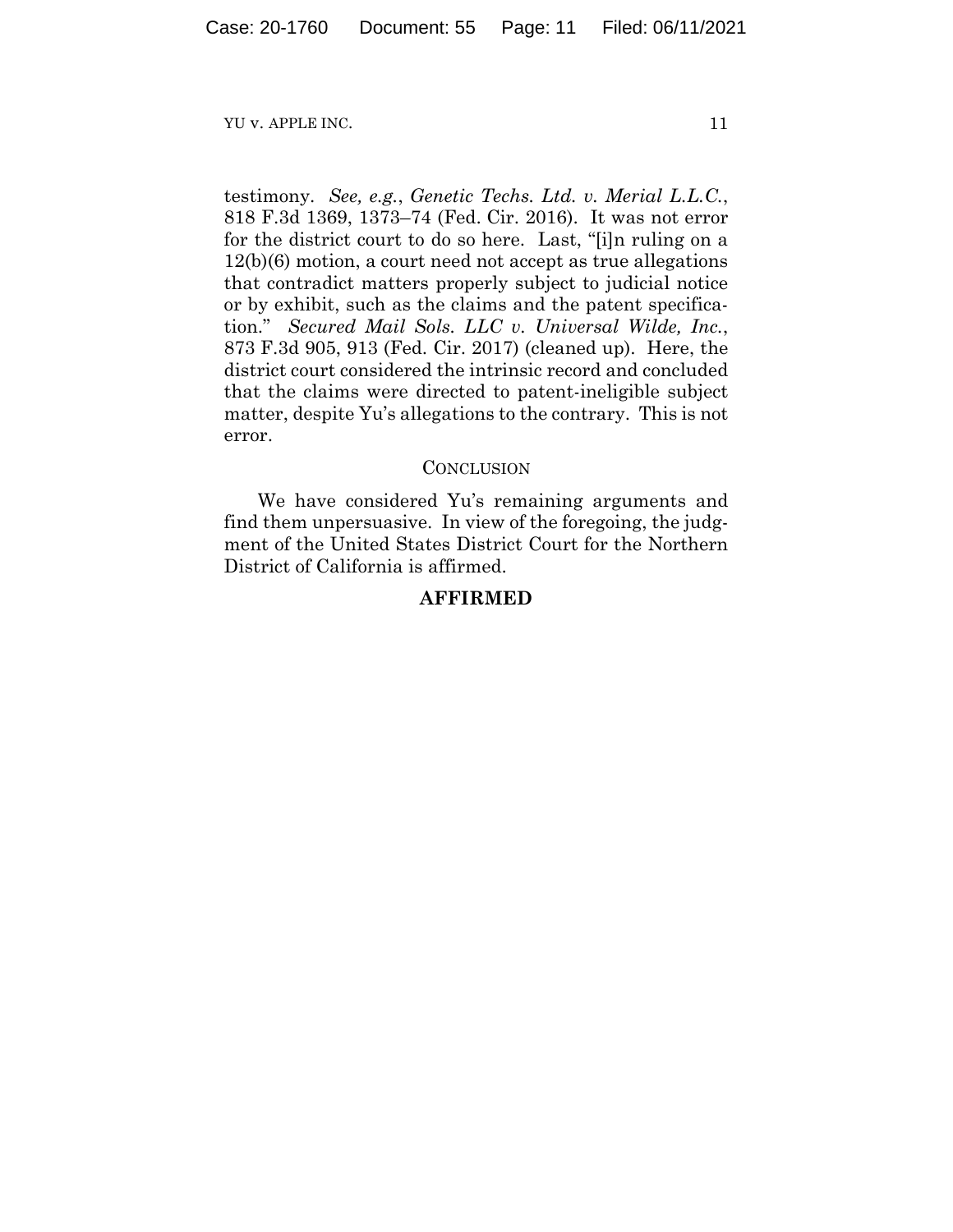# United States Court of Appeals for the Federal Circuit

**YANBIN YU, ZHONGXUAN ZHANG,** *Plaintiffs-Appellants*

**\_\_\_\_\_\_\_\_\_\_\_\_\_\_\_\_\_\_\_\_\_\_**

**v.**

**APPLE INC.,** *Defendant-Appellee*

**\_\_\_\_\_\_\_\_\_\_\_\_\_\_\_\_\_\_\_\_\_\_**

2020-1760 **\_\_\_\_\_\_\_\_\_\_\_\_\_\_\_\_\_\_\_\_\_\_**

Appeal from the United States District Court for the Northern District of California in No. 3:18-cv-06181-JD, Judge James Donato.

-------------------------------------------------

**YANBIN YU, ZHONGXUAN ZHANG,** *Plaintiffs-Appellants*

**v.**

**SAMSUNG ELECTRONICS CO., LTD., SAMSUNG ELECTRONICS AMERICA, INC.,**

*Defendants-Appellees* **\_\_\_\_\_\_\_\_\_\_\_\_\_\_\_\_\_\_\_\_\_\_**

2020-1803 **\_\_\_\_\_\_\_\_\_\_\_\_\_\_\_\_\_\_\_\_\_\_**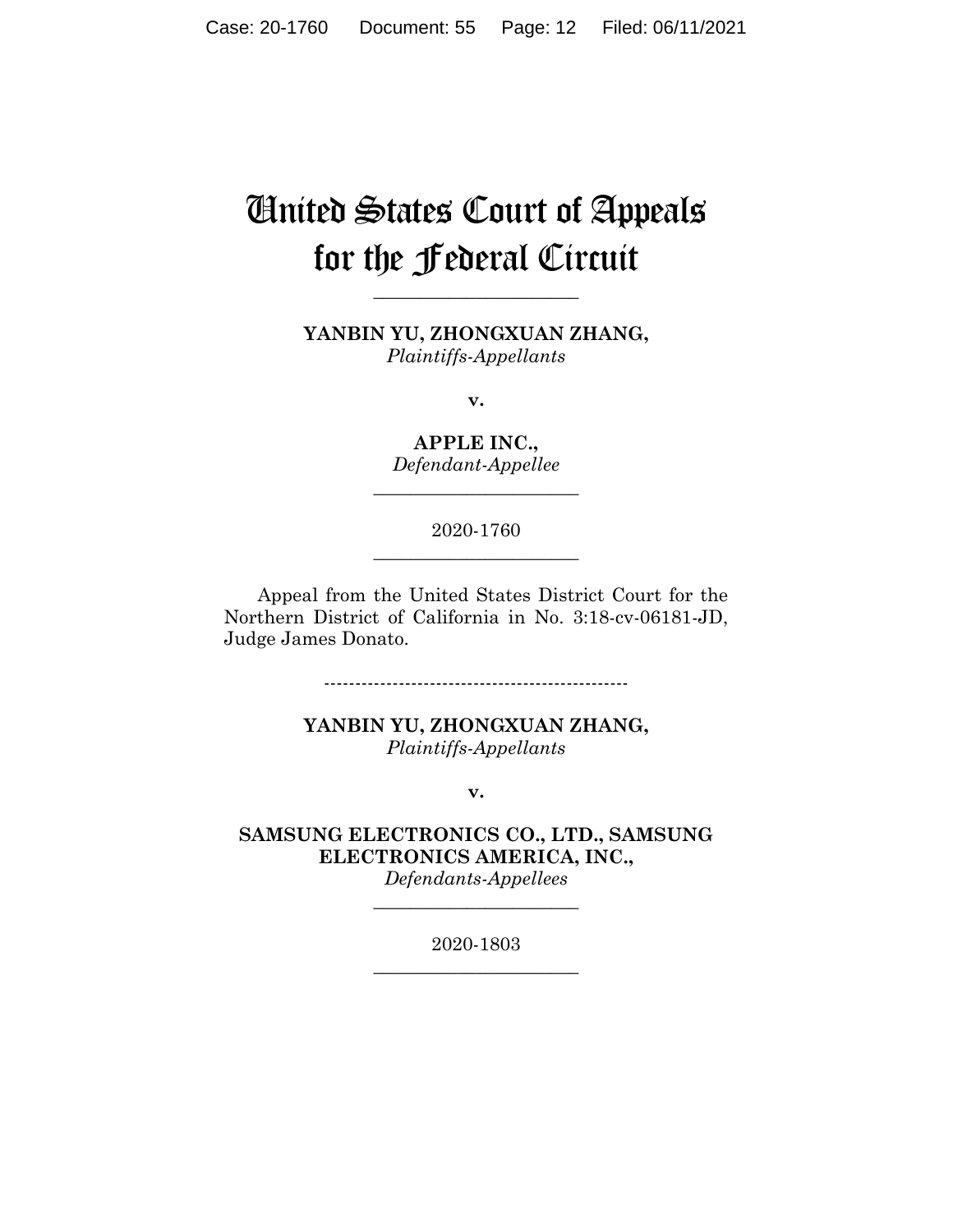Appeal from the United States District Court for the Northern District of California in No. 3:18-cv-06339-JD, Judge James Donato.

 $\overline{\phantom{a}}$  , where  $\overline{\phantom{a}}$  , where  $\overline{\phantom{a}}$  , where  $\overline{\phantom{a}}$ 

NEWMAN, *Circuit Judge*, dissenting.

The invention described and claimed in U.S. Patent No. 6,611,289 ("the '289 patent") is a digital camera having two lenses mounted in front of separate image sensors, with analog to digital conversion circuitry, a memory that stores the images, and a digital processor that enhances the images. This camera is a mechanical and electronic device of defined structure and mechanism; it is not an "abstract idea." Observation of the claims makes clear that they are for a specific digital camera:

1. An improved digital camera comprising:

a first and second image sensor closely positioned with respect to a common plane, said second image sensor sensitive to a full region of visible color spectrum;

two lenses, each being mounted in front of one of said two image sensors;

said first image sensor producing a first image and said second image sensor producing a second image;

an analog-to-digital converting circuitry coupled to said first and said second image sensor and digitizing said first and said second intensity images to produce correspondingly a first digital image and a second digital image;

an image memory, coupled to said analog-to-digital converting circuitry, for storing said first digital image and said second digital image; and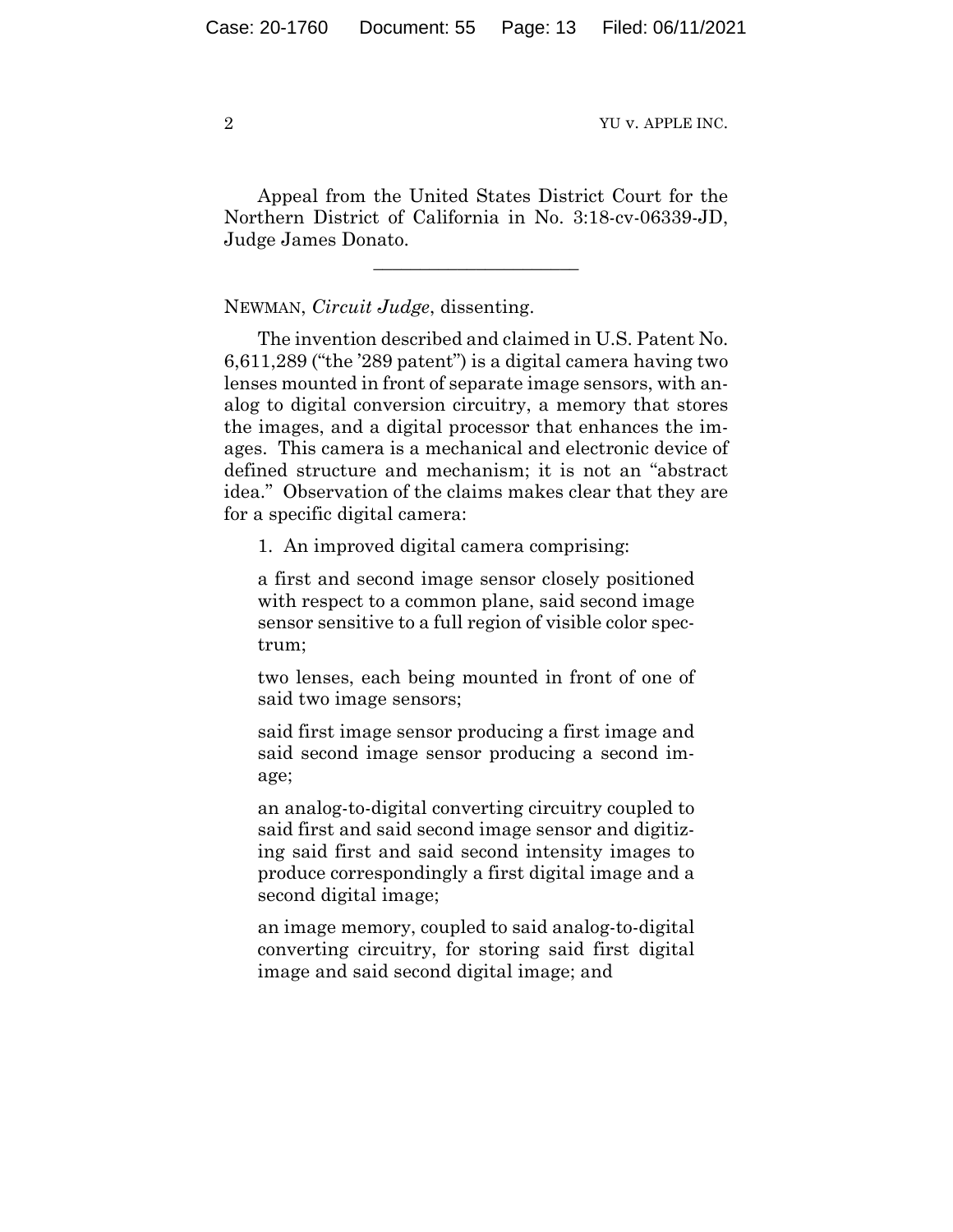a digital image processor, coupled to said image memory and receiving said first digital image and said second digital image, producing a resultant digital image from said first digital image enhanced with said second digital image.

2. The improved digital camera as recited in claim 1, wherein said first image sensor sensitive to said full region of visible color spectrum.

4. The improved digital camera as recited in claim 1, wherein said analog-to-digital converting circuitry comprises two individual analog-to-digital converters, each integrated with one of said first and second image sensors so that said first and second digital images are digitized independently and in parallel to increase signal throughput rate.

The '289 patent specification states that the digital camera described therein achieves superior image definition. A statement of purpose or advantage does not convert a device into an abstract idea. From the court's further enlargement of Section 101 to deny access to patenting, and further obfuscation of the statute, I respectfully dissent.

### DISCUSSION

The majority states that this digital camera is ineligible for consideration for patenting because "claim 1 is directed to the abstract idea of taking two pictures (which may be at different exposures) and using one picture to enhance the other in some way." Maj. Op. at 5. I repeat: claim 1 is for a digital camera having a designated structure and mechanism that perform specified functions; claim 1 is not for the general idea of enhancing camera images. The camera of the '289 patent may or may not ultimately satisfy all the substantive requirements of patentability, for this is an active field of technology. However, that does not convert a mechanical/electronic device into an abstract idea.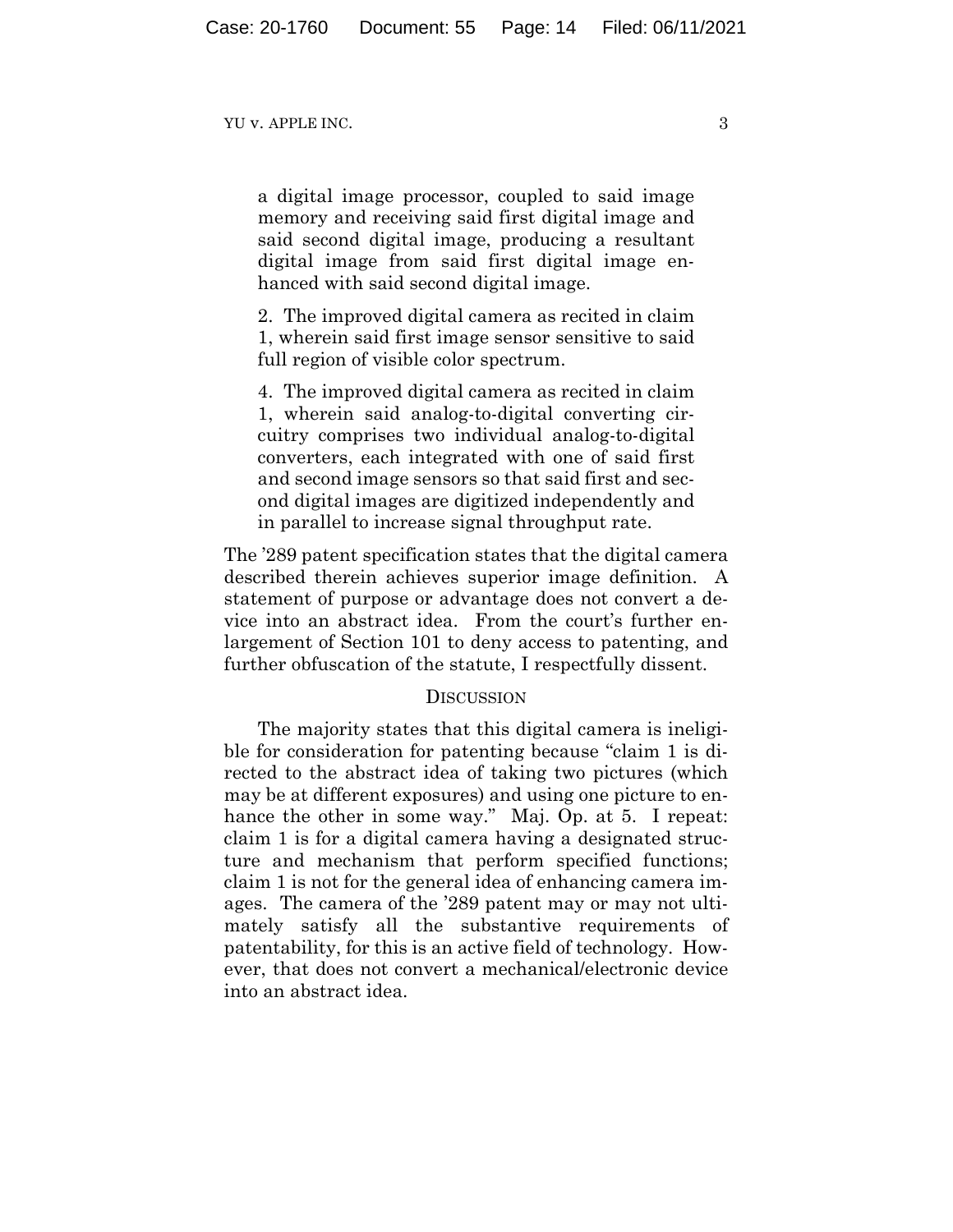## *Section 101 states the general classes of patentable subject matter*

The purpose of Section 101 is to define the subject matter of patents as distinguished from the subject matter of copyright—for both arise from the same clause of the Constitution. Section 101's words first appeared in the Patent Act of 1793, where the Act defined the subject matter of patents as "any new and useful art, machine, manufacture or composition of matter, or any new and useful improvement on any art, machine, manufacture or composition of matter." Patent Act of 1793, ch. 11, § 1; 1 Stat. 318 (1793). Thomas Jefferson's words remain in today's statute; *see* 35 U.S.C. § 101 (defining patentable subject matter as "any new and useful process, machine, manufacture, or composition of matter, or any new and useful improvement thereof.").

The issues here debated have long been settled. The Court in *Diamond v. Diehr*, 450 U.S. 175 (1981), discussed the codification of Section 101 in Title 35, and summarized:

The Senate Report stated: ["Section](https://1.next.westlaw.com/Link/Document/FullText?findType=L&pubNum=1000546&cite=35USCAS101&originatingDoc=Ic1dbcdee9c1e11d991d0cc6b54f12d4d&refType=LQ&originationContext=document&transitionType=DocumentItem&contextData=(sc.UserEnteredCitation)) 101 sets forth the subject matter that can be patented, 'subject to the conditions and requirements of this title.' The conditions under which a patent may be obtained follow, and *[Section](https://1.next.westlaw.com/Link/Document/FullText?findType=L&pubNum=1000546&cite=35USCAS102&originatingDoc=Ic1dbcdee9c1e11d991d0cc6b54f12d4d&refType=LQ&originationContext=document&transitionType=DocumentItem&contextData=(sc.UserEnteredCitation)) 102 covers the conditions relating to novelty*."

*Id.* at 190 (emphasis in *Diehr*) (quoting S. Rep. No. 82-1979, at 5 (1952), *reprinted in* 1952 U.S.C.C.A.N. 2399). In contravention of this explicit distinction between Section 101 and Section 102, the majority now holds that the '289 camera is an abstract idea because the camera's components were well-known and conventional and perform only their basic functions. That is not the realm of Section 101 eligibility. The Supreme Court disposed of this position in *Diehr*: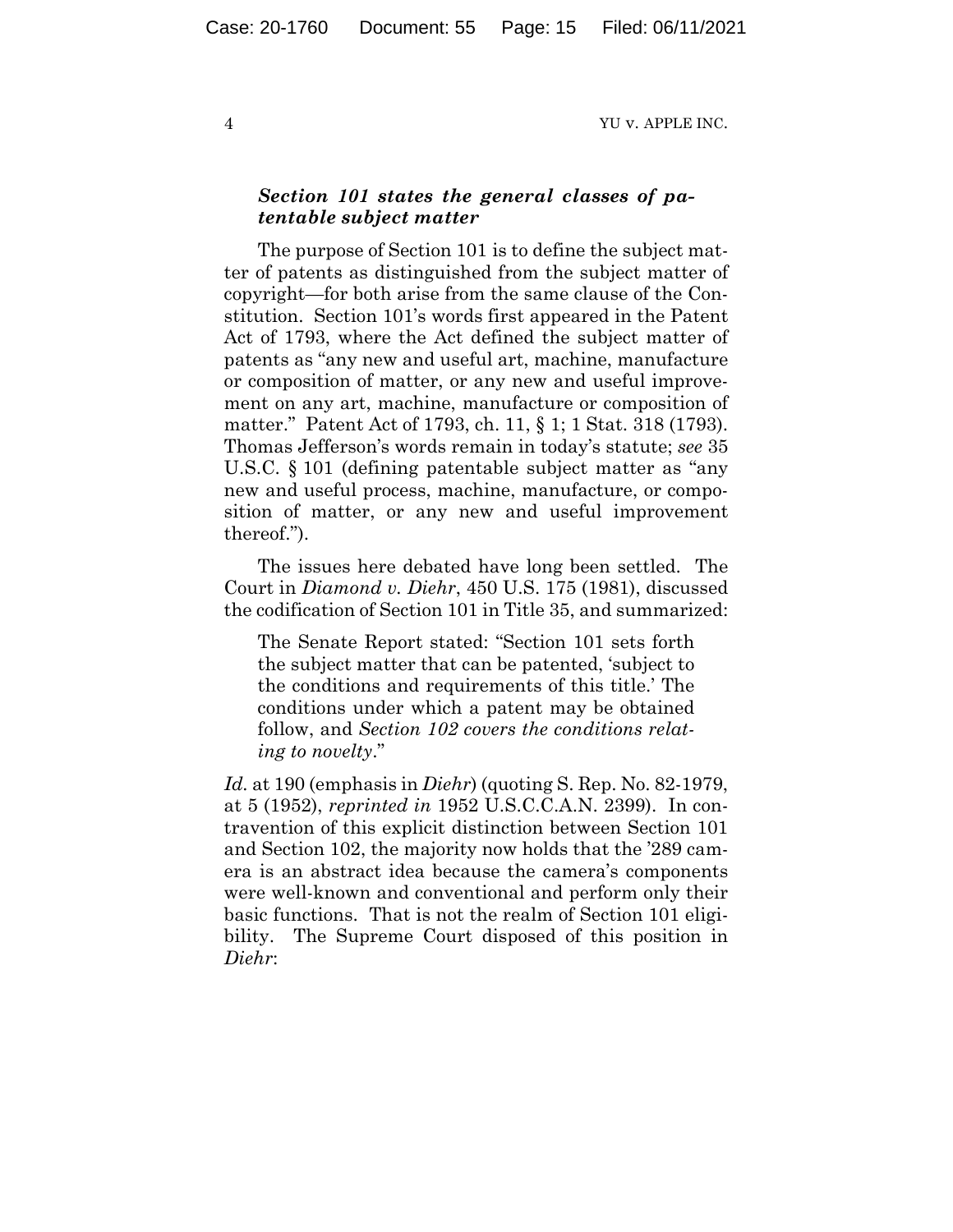It has been urged that novelty is an appropriate consideration under § [101.](https://1.next.westlaw.com/Link/Document/FullText?findType=L&pubNum=1000546&cite=35USCAS101&originatingDoc=Ic1dbcdee9c1e11d991d0cc6b54f12d4d&refType=LQ&originationContext=document&transitionType=DocumentItem&contextData=(sc.UserEnteredCitation)) Presumably, this argument results from the language in § [101](https://1.next.westlaw.com/Link/Document/FullText?findType=L&pubNum=1000546&cite=35USCAS101&originatingDoc=Ic1dbcdee9c1e11d991d0cc6b54f12d4d&refType=LQ&originationContext=document&transitionType=DocumentItem&contextData=(sc.UserEnteredCitation)) referring to any "new and useful" process, machine, etc. [Sec](https://1.next.westlaw.com/Link/Document/FullText?findType=L&pubNum=1000546&cite=35USCAS101&originatingDoc=Ic1dbcdee9c1e11d991d0cc6b54f12d4d&refType=LQ&originationContext=document&transitionType=DocumentItem&contextData=(sc.UserEnteredCitation))tion [101,](https://1.next.westlaw.com/Link/Document/FullText?findType=L&pubNum=1000546&cite=35USCAS101&originatingDoc=Ic1dbcdee9c1e11d991d0cc6b54f12d4d&refType=LQ&originationContext=document&transitionType=DocumentItem&contextData=(sc.UserEnteredCitation)) however, is a general statement of the type of subject matter that is eligible for patent protection "subject to the conditions and requirements of this title." Specific conditions for patentability follow and § [102](https://1.next.westlaw.com/Link/Document/FullText?findType=L&pubNum=1000546&cite=35USCAS102&originatingDoc=Ic1dbcdee9c1e11d991d0cc6b54f12d4d&refType=LQ&originationContext=document&transitionType=DocumentItem&contextData=(sc.UserEnteredCitation)) covers in detail the conditions relating to novelty. The question therefore of whether a particular invention is novel is "wholly apart from whether the invention falls into a category of statutory subject matter."

*Diehr*, 450 U.S. at 189–90 (quoting *In re Bergy*, 596 F.2d 952, 961 (C.C.P.A. 1979), vacated as moot, *Diamond v. Chakrabarty*, 444 U.S. 1028 (1980)). I stress this history, for the principle that the majority today invokes was long ago discarded. A device that uses known components does not thereby become an abstract idea, and is not on that ground ineligible for access to patenting.

The "abstract idea" concept with respect to patent-eligibility is founded in the distinction between general principle and specific application. An oft-cited illustration is *O'Reilly v. Morse*, 56 U.S. 62 (1853), where the Court rejected Samuel Morse's claim 8 to the scientific principle he called "galvanic current," or electromagnetism, as used for printing at a distance. The Court explained:

The eighth [claim] is too broad and covers too much ground. It is this. 'I do not propose to limit myself to the specific machinery or parts of machinery described in the foregoing specification and claims; the essence of my invention being the use of the motive power of the electric or galvanic current, which I call electro-magnetism, however developed, for making or printing intelligible characters, signs or letters at any distances, being a new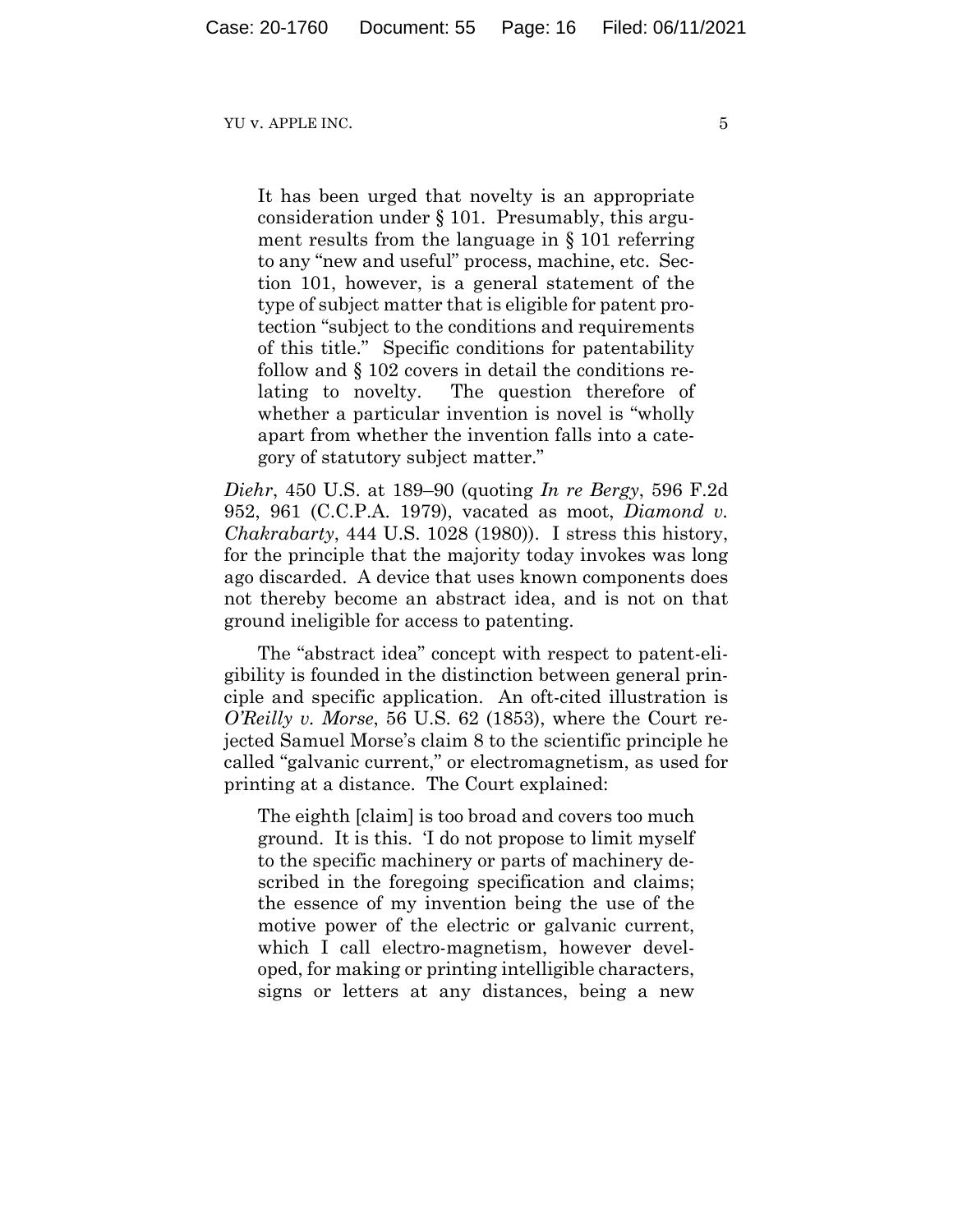application of that power, of which I claim to be the first inventor or discoverer.'

*Id*. However, the Court sustained Morse's claims to the structure and details of the invention that he named the telegraph.

Over the ensuing decades, this reasoning has solidified the foundations of eligibility, drawing on the fundamental distinction between breadth of general scientific principle, and its embodiment in practical application. This distinction between a general concept and its specific application is implemented in the Patent Act. Determination of patentability of a new device is not a matter of eligibility under Section 101, but of compliance with all the statutory provisions.

Patent-eligible subject matter must meet the substantive standards of patentability in order to receive a patent, but Section 101 ineligibility does not arise simply because a device embodies minor and predictable differences from the prior art, as the majority holds. Maj. Op. at 5–6. "The question . . . of whether a particular invention is novel is wholly apart from whether the invention falls into a category of statutory subject matter." *Diehr*, 450 U.S. at 190 (internal quotation marks and citation omitted).

As technology advanced, the Supreme Court was cognizant of the importance of technology to the nation's economy and well-being, and resolved significant new issues. For example, as the field of biotechnology evolved, the Court reiterated that Section 101 embraces any new or useful "manufacture" or "composition of matter," and reminded us that "Congress intended statutory subject matter to 'include anything under the sun that is made by man.'" *Diamond v. Chakrabarty*, 447 U.S. 303, 309 (1980) (quoting S. Rep. No. 82-1979, at 5 (1952), *reprinted in* 1952 U.S.C.C.A.N. 2399; and H.R. Rep. No. 82-1923, at 6 (1952)).